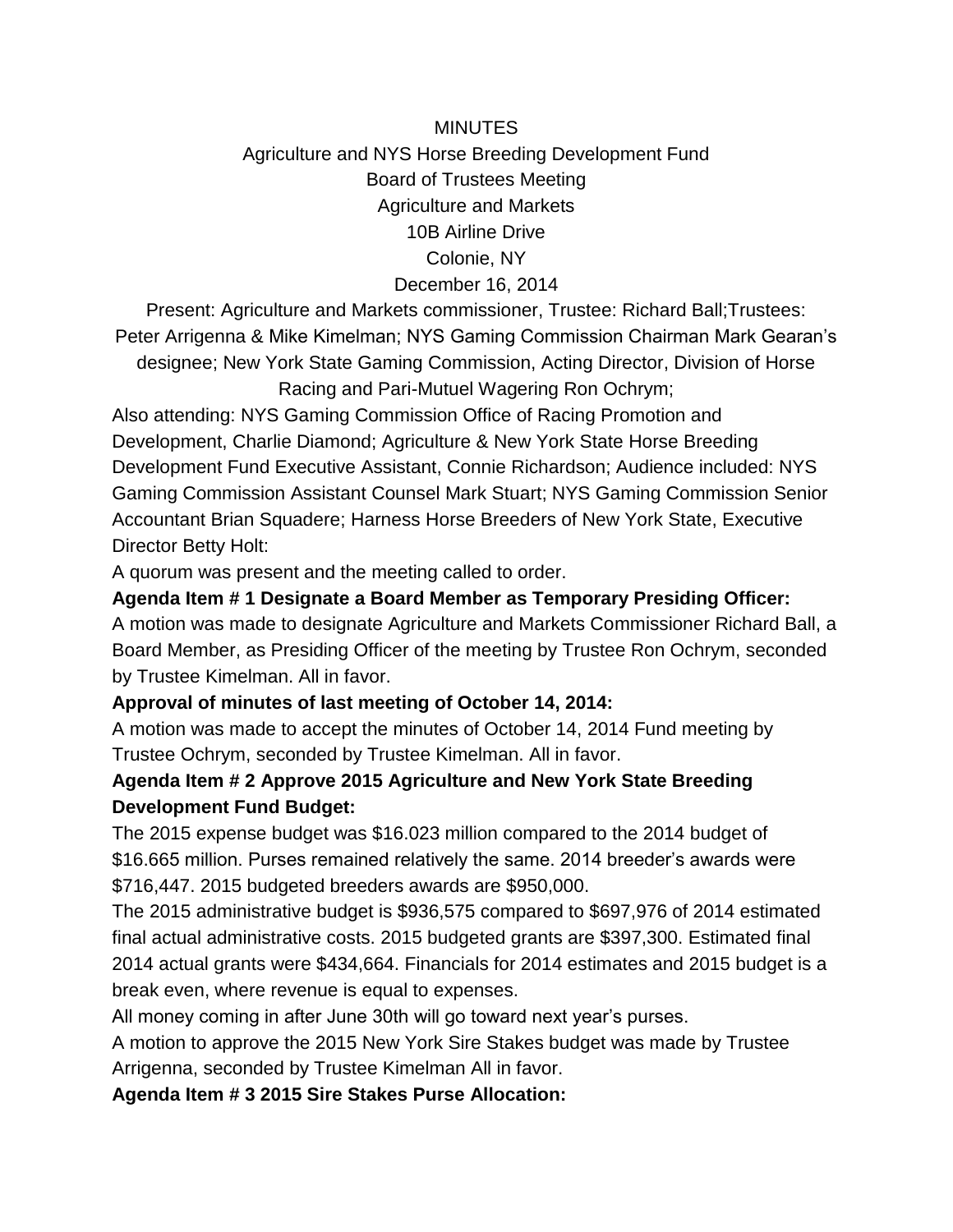A motion to approve the 2015 Sire Stakes Purse allocation was made by Trustee Ochrym, seconded by Trustee Kimelman. All in favor.

### **Agenda Item # 4 2015 New York Sire Stakes Schedule :**

A motion to approve the 2015 New York Sire Stakes Schedule by Trustee Kimelman, seconded by Trustee Ochrym. All in favor.

### **Agenda Item # 5 2015 New York Sire States Conditions:**

A motion to approve the NYSS conditions with changes as discussed including not changing the current hobbles requirement as provided in NY Racing Rules and Regulations.

### **Agenda Item # 6 2015 Harness Horse Breeders of New York Contract:**

A motion was made to table the Harness Horse Breeders of New York contract for further discussion at the January Board Meeting by Trustee Ochrym, seconded by Trustee Kimelman. All in favor.

### **Agenda Item # 7 Work Place Policies:**

There were 20 Work Place Policies designed as guidelines for employee's behavior, criteria for procurement, fiduciary protocols, internal controls, and ways to make the workplace more productive. The Fund sought to adopt these policies as required for state public-benefit corporations, agencies and commissions. The policies are the same as adopted last year and must be approved on an annual basis.

A motion was made to approve the work place policies by Trustee Ochrym, seconded by Trustee Arrigenna. All in favor.

# **Agenda Item # 8 Harness Racing Update Advertising Contact:**

The advertising contract by Harness Racing Update includes artwork at no additional charge and the ad will be placed every Sunday for a weekly fee of \$300.00 for an annual expenditure of \$15,600.00, which is the same as 2014.

A motion was made to approve the expenditure for advertising with Harness Racing Update was made by Trustee Kimelman, seconded by Trustee Arrigenna. All in favor.

# **Agenda Item # 9 Approve Grant Requests:**

**The Harness Horse Youth Foundation** conducts a leadership program at race tracks and training centers in the Midwest and along the East Coast. For the past six years, Goshen Historic Track has hosted this program. The Harness Horse Youth Foundation is requesting \$6,748.00.

A motion was made to approve the Harness Horse Youth Foundation's grant by Trustee Arrigenna, seconded by Trustee Kimelman. All in favor.

**Racing Under Saddle** anticipates racing at 11 County Fair's in 2015. Racing Under Saddle requested a grant for \$9000.00 to increase purses to participants.